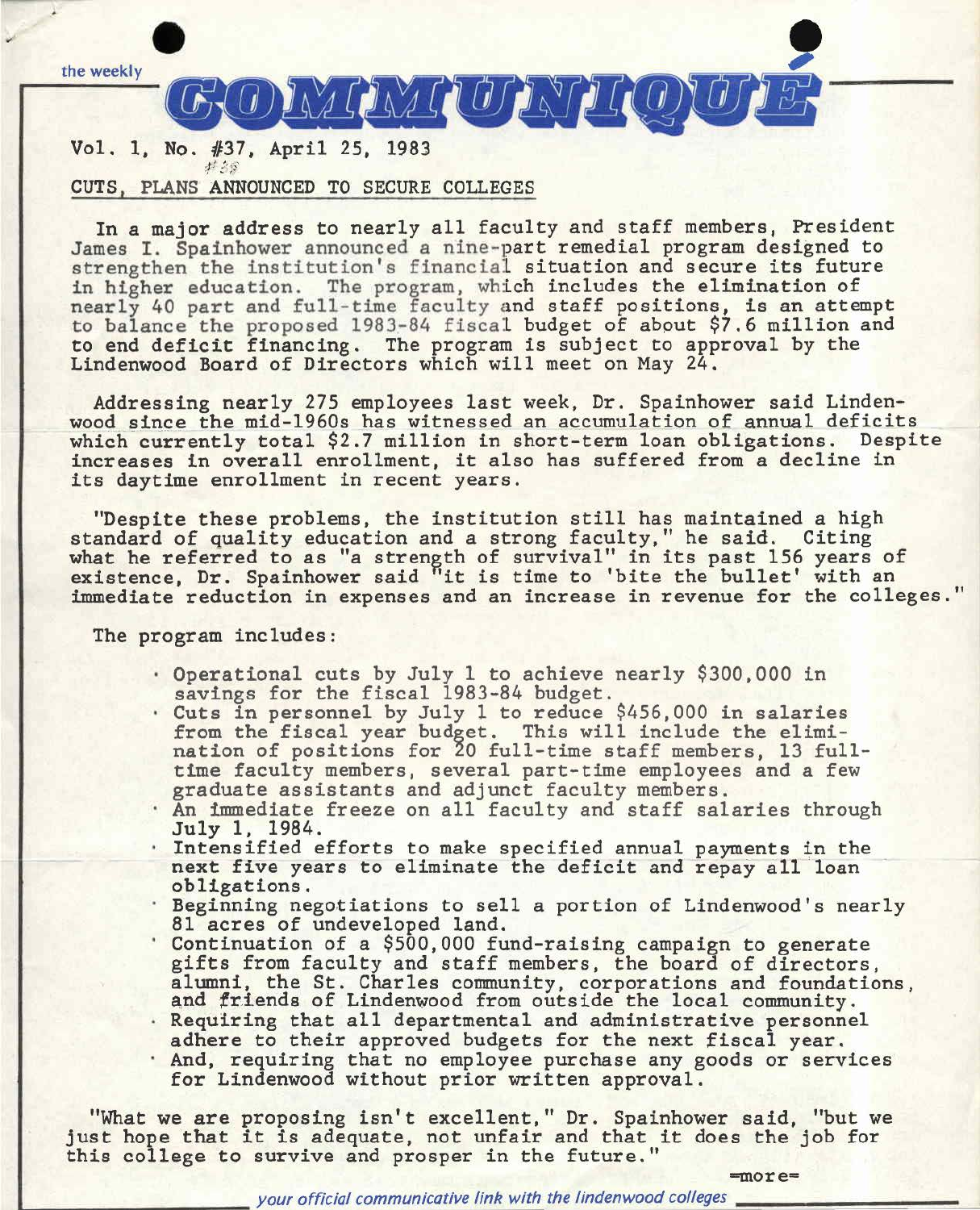• • He added that, with few exceptions, there will be no hiring of personnel to replace those whose positions have been eliminated. ''Many faculty reductions were in areas where there was low-student demand for courses. Many of the administrative cutbacks were in areas that were nonprofitable and in places where positions could be combined with others," he said.

The president also announced that intensified recruiting efforts are under way to bolster the institution's daytime enrollment as well as to "strengthen by about 10 percent" enrollments in the Evening College and the LCIE. He also said that applications for daytime enrollments have increased 100% over those of a year ago.

"From those whom I have talked to within the community and throughout the country, the prospects look excellent for this institution to survive its current economic problems and prosper as a dynamic institution in the years to come," he said, "This program of 'biting the bullet' is the only way Lindenwood will continue its long history of academic history and tradition," Dr. Spainhower added.

#### PEER TUTORS SOUGHT BY CAP CENTER

One important group based at the CAP Center, Lindenwood's career, academic and personal program, is peer tutors, students who offer their assistance to other students to help them develop basic academic skills. There are several openings on the peer tutoring staff for the next academic year. Students returning next fall who are interested in finding out more about the peer tutoring program should stop by the CAP Center and fill out an application form. Students who have good communication skills and ones who are strong in math, writing, accounting or the physical sciences are needed for next year's program.

#### SCHOLARSHIPS AVAILABLE TO EDUCATORS

A limited number of tuition scholarships and housing stipends are available to Missouri educators of the blind and visually impaired for a certification program to be held this summer on campus.

Scheduled courses, each consisting of two hours of credit, include "Braille - Reading & Writing," "The Blind Child with Additional Disabilities," ''Methods and Materials for Teaching the Visually Impaired" and "Conservation and Use of Limited Vision." All will be offered June 13 through July 14.

Course instruction will be provided by faculty members, registered professionals and representatives of the Missouri School for the Blind and the St. Louis Society for the Blind. Each five-week course may be applied toward a Master's in Education degree with an emphasis in teaching the blind and visually impaired.

Undergraduate and graduate costs are \$10 per course plus tuition scholarships. Full lodging stipends, based upon double occupancy in dorms, are available to those commuting more than 100 miles. Both are limited and are available upon a first-come, first-served basis. For further information, contact the Education Department at extension  $#356$ .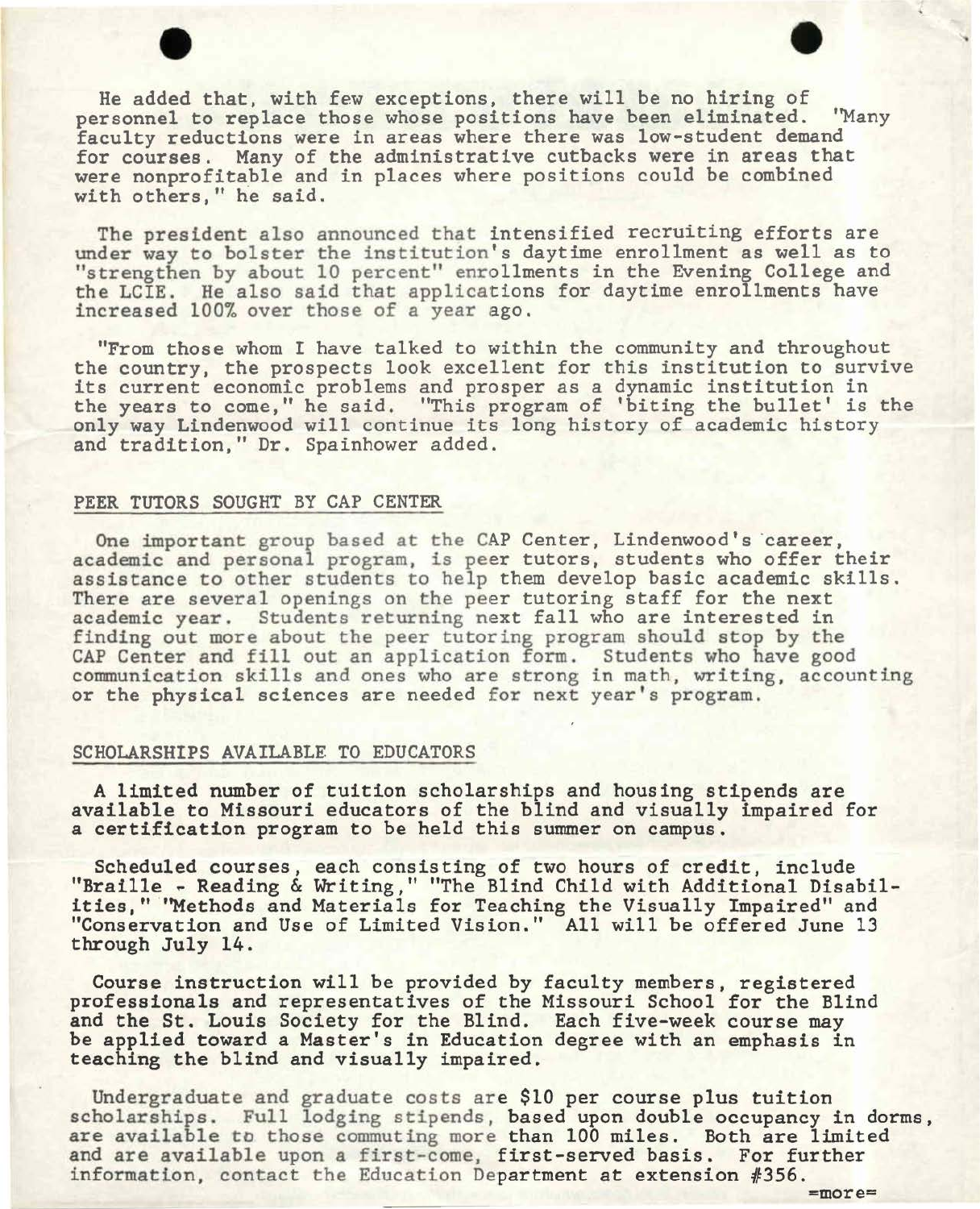# ALUMNI GATHERING IN NATION'S CAPITAL ALUMNI GATHERING, IN NATION'S CAPITAL

Carin Chapman West ('67) of Alexandria, VA, and Terrie Rollings, alumni director, recently hosted an alumni reception at the Washington-Sheraton Hotel that attracted more than 35 Lindenwood alumni from the Washington, DC, area. Among those attending the event were Jeanine Butts Webster ('72) of New York City, president of the Lindenwood Alumni Council, and Patricia Price Bailey ('59) of Washington, DC, commissioner of the Federal Trade Comm.

#### HOLISTIC HEALTH STUDIES OFFERED IN MAY

The LCIE will offer a study in holistic health and practices during the summer term which begins May 14. The course will cover the psychology, philosophy and practices current in holistic health and psychology as well as practice and training in relaxation and imaging. It is designed to provide students with the basis for developing a fully-integrated, holistic model for working with health and counseling needs.

The course is designed for nurses, counselors, therapists, health care providers, holistic health practitioners, health administrators and those interested in stress management. The course can be used as an elective study in the area of psychology, and it can be applied toward individualized studies in health administration and holistic health in the LCIE. For further information and registration procedures, contact Pauline Hammen at the LCIE Office, extension #385.

#### 1983-84 **LINDEN** SCROLL INDUCTEES

Nine Lindenwood juniors have been inducted into the Linden Scroll, the senior honorary service organization that cites students for outstanding contributions to the colleges, personal citizenship, loyalty and academic achievement.

Honored last week, students include Marie A. Andel of Kirkwood; Victor T. Avellino of Manchester; Susan K. Gillen of St. Charles; Mary A. Graveman of St. Charles; Vicki E. Kyer of St. Peters; Kerry A. Kirchner of St. Charles; Cynthia N. McGinley of Valentine, NB; Paul A. Randolph of St. Louis; and Deborah J. Tubbs of St. Charles. All will participate in commencement exercises May 7.

## ALUMNI MERIT AWARD RECIPIENTS

Mrs. Judith E. Bois of Prairie Village, KS, and Mrs. Tanya Yeldell Mallory of Chesterfield, MO, are recipients for the 1983 Alumni Merit Award, an annual presentations by the Lindenwood Alumni Association to individuals who have demonstrated distinguished service to the colleges, a career and/or the community.

An elementary school teacher in Shawnee Mission, KS, Mrs. Bois attended Lindenwood from 1955-56. A former registered nurse, Mrs. Mallory is a 1969 graduate of Lindenwood. Both will receive the awards during special ceremonies at spring commencement, scheduled at 10 a.m. May 7.